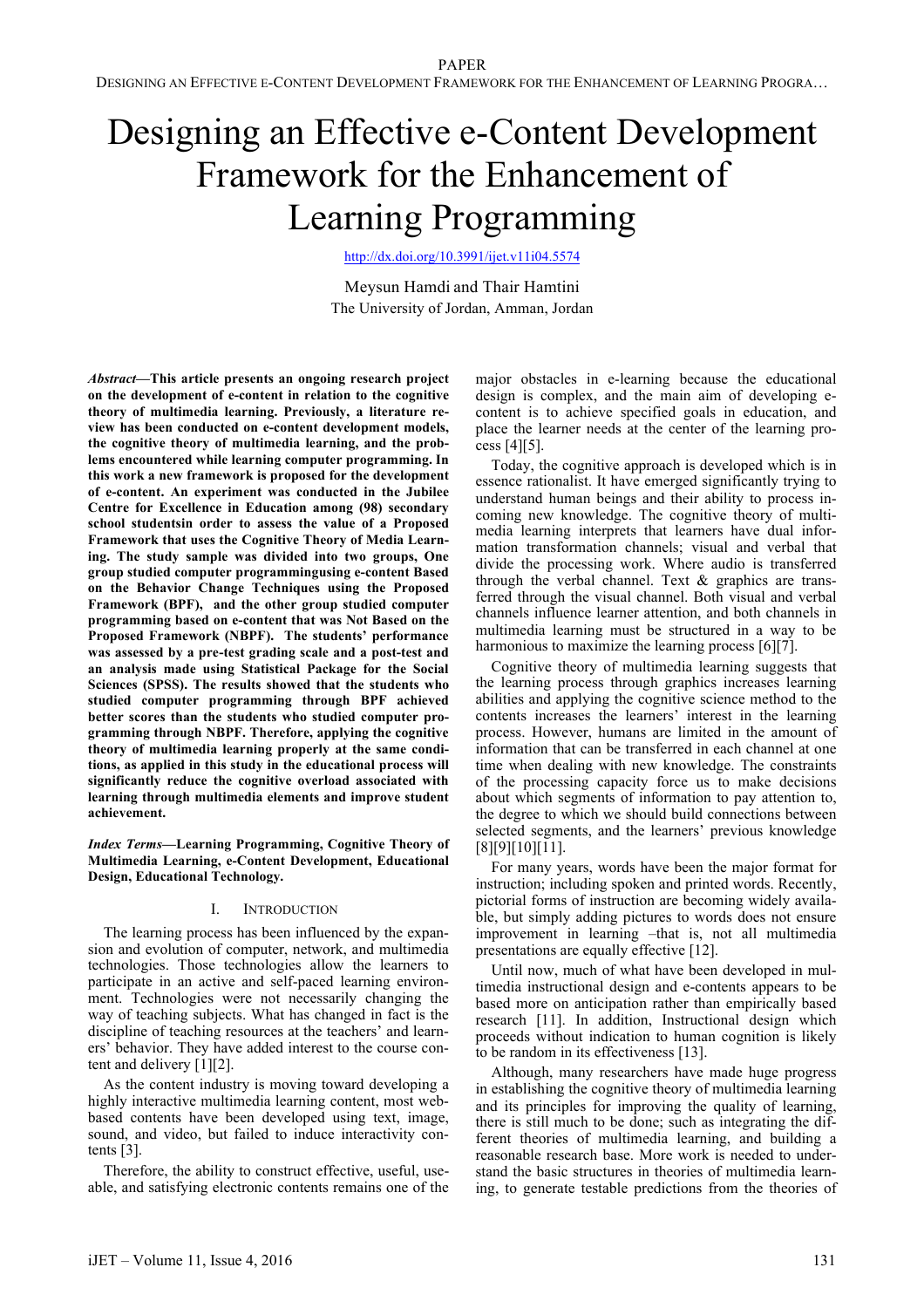multimedia learning, and to test these predictions in strict scientific experiments. The best way to ensure the effectiveness of the theories of multimedia learning is to have concrete research literature on which to base them [10]. Therefore, a research should be conducted in order to make scientific advancement in the field of multimedia learning in e-contents, by studying how good oldfashioned learning essentials, and how the essentials in advanced technological artefacts affect the way in which individual learn [14].

#### II. RESEARCH QUESTION AND HYPOTHESIS

In this study, the researchers aim to determine the effects of applying the cognitive theory of multimedia learning on improving the academic achievement of the 11<sup>th</sup> grade students in learning computer programming at the Jubilee Center for Excellence in Education in Jordan. The following Research Question was studied:

"Is it possible to come up with an e-content development framework to help e-course developers and designers produce an effective content that has the potential to improve student learning? What are the components of such a model?"

The following hypothesis wasbased on the Research Question:

"Designing and developing an e-content based upon the cognitive theory of multimedia learning will help reduce the cognitive overload associated with learning programming and will significantly improve students' learning."

# III. RELATED WORK

There are many models, which were developed for different purposes related to courseware development [8][15][16][17][18].

Azemi[15] discussed some of the foreseeable features of multimedia-based education in courseware development that are useful in active learning, and used these features in their'circuits' courseware product because they believed that the classroom lectures should be organized in a way to achieve active participation. Their model focused mainly on designing an effective learning tool by achieving active learning. Active learning in some cases can make cognitive overload. Therefore, it is very important to reduce the overload that can result from the learning environment in a way that supports active learning.

Kiili[19] presented a multimedia learning model that can be used in designing multimedia learning environments to support active learning process and creative participation. Theysuggested some types of contents including: interactive contents, executable contents, process contents, animation contents, and media-oriented contents, but their study failed to support the cognitive approach in which learners have limited capacity in their working memory and they cannot process all incoming knowledge.

Nie and Liu [18] mainly discussed the development, design and application of multimedia Computer-Aided Instruction (CAI) courseware in detail. They provided a four-step process: analysis of the plan, design, realization, use and maintenance. They also presented some requirements for making a multimedia courseware, and discussed the process of developing multimedia courseware. Finally, they provided a list of instructions for evaluating multimedia courseware.

Recently, many researchers studied the cognitive theory of multimedia learning and the cognitive load theory. They presented the principles that have been emerged recently to support the learning process and minimize the load on the working memory. They have made reductions on the cognitive load in multimedia-based instruction through some principles, but more reliable and valid principles are needed with a more empirically based research to support their assumptions and to guide instructional designers [20].

Mayer and Moreno [21] studied the experiments that where generated previously by Mayer to determine the major principles that can be used in a multimedia instruction to help students understand the presented knowledge. They reached to the fact that Multiple Representation Principle, Contiguity Principle, Split-Attention Principle, Individual Differences Principle, and Coherence Principle are very effective in reducing the cognitive overload in students' working memory and thus increasing knowledge.

Li et al.<sup>[22]</sup> suggests that multimedia elements should be used with an appropriate planning and careful consideration to achieve meaningful content arrangement. They selected to follow Mayer's Design Principles to achieve their learning goals. Their main concern in their study was to look at students' perceptions on the independent online learning, which is a student centered learning environment. They noticed that students' performances were improved and they have proven that students were motivated in the web-learning environment. However, as mentioned before, there is a need to more reliable and valid principles with a more empirically based research to improve student learning and guide instructional designers in building their own learning contents.

In addition to the previous studies, this research will take a further step to design a framework that focuses on enhancing and promoting teaching and learning of such difficult courses that create cognitive overload using the cognitive theory of multimedia learning.

Information Technology, e-learning and e-contents are currently used in various fields such as science, mathematics, languages and programming. The main reason for that is to improve learning of such difficult subjects and to find solutions for the issues concerned with these types of subjects. For example, computer programming is a difficult subject area, which put a heavy cognitive load on students working memory [23].

Previous literatures on e-learning system and courseware development have focused on the system features and on the different technologies employed. Courseware, just as any other software, needs a processbased analysis to understand its development. In addition, it needs to integrate both cognitive and technical issues during the design and implementation phases.

While various technologies are available for the development of educational contents, the effective use of a new instructional technology should be driven by researchbased pedagogical principles. Fortunately, advances in cognitive psychology provide the starting point for such theories to understand how multimedia technologies can be used to enhance student learning.

Instead, the challenge is to build a deep understanding of the relationship between technology and learning pro-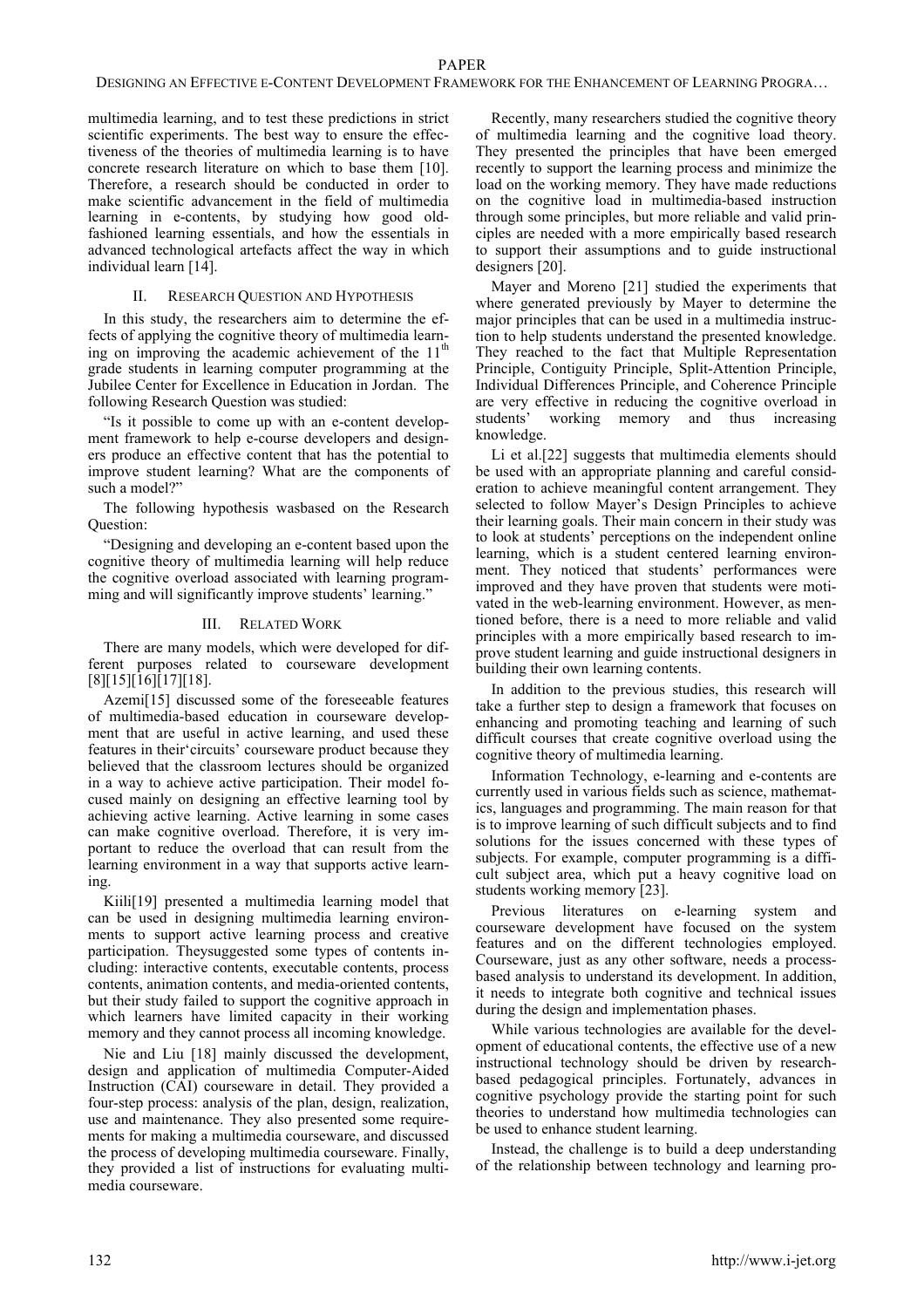cesses especially when developing a new technology that supports specific cognitive functions.

# IV. A FRAMEWORKFOR DEVELOPINGAN EFFECTIVE **COURSEWARE**

This section consists of three main dimensions, which were found in literature review regarding the field of econtent development. The learning environment, the user interface, and the course content. The various dimensions are integrated from various required disciplines within a framework of interrelated models. The proposed framework for developing an affective e-content is briefly outlined in Fig. 1 below.

| Learning<br>Environment | . Activity and Assessment<br>· Interaction<br>. Gateway to other Software                     |  |  |
|-------------------------|-----------------------------------------------------------------------------------------------|--|--|
| User<br>Interface       | · Learner Control<br>• Simple Navigation<br>. Suitable Colors<br>. Reduced Cognitive Overload |  |  |
| Course<br>Content       | • Text<br>· Image/Illustration<br>· Animation<br>· Audio<br>. Video                           |  |  |
|                         |                                                                                               |  |  |

Figure 1. H&H Framework

#### *A. Learning Environment*

Dillenbourg et al.[24]used the term learning environment in a very broad way, including for instance Web sites that include static Web pages. Some environments include less sophisticated interfaces, namely text-based. However, a set of Web pages cannot be specified as a learning environment unless there is social interaction about the information. Communication inside a learning environment can be categorized as direct and indirect. Direct communication includes synchronous (e.g. chat) versus asynchronous (e.g. electronic mail, forums), oneto-one versus one-to-many or many-to-many, text-based versus audio and video. Indirect communication can be done by sharing objects.

Learning environments may support navigation and learning activities. In Web-based environments, learning activities range from multiple-choice questions to problem solving. Simulations are indeed learning environments as well.

A learning environment integrates a variety of tools supporting multiple functions: learning activities, interaction, assessment, and navigation. Therefore, the idea of environment includes the concept of integration.

One of the main obvious opportunities of learning environments is that they support communication in many ways. However, some teachers believed that when their students use e-mail, they would start to ask smart questions about the content or the learning material, but actually most email conversations from students were about the management of learning such as finding resources, negotiating deadlines and asking for an appointment. The major problem is not due to the technology, but to the educational content and its design. Therefore, designers of an econtent have to develop a better understanding of the relationship between how information is structured and how it can be used in learning activities and interactions.

According to that, a learning environment must contain the following components:

#### *1) Activity and Assessment*

Shepard [25] defined assessment as a part of an effort to improve the quality of education. Assessment in education must be used to help students learn and to improve learning rather than be used to rank students learning, where students perform to get good grades rather than to achieve a compelling purpose. Therefore, assessment has to occur in the middle of the learning content, not just at the end, and must focus on learning processes not just outcomes.

One of the most obvious assessment methods is the use of open-ended (essay) questions to ensure that students are able to think critically, solve complex problems, and apply their knowledge in real-world cases. Fill-in-the-blank, short-answer, or multiple-choice questions may also be useful in examining certain kinds of practical knowledge. It is also possible to use formal and informal assessment methods, with the balance between the two, considering students' age. In addition, using a variety of tasks, for both instruction and assessment, is also important for understanding new concepts. Students are more likely to understand and apply knowledge in new situations if they are presented with a set of problems, and encouraged to draw connections between them.

According to what discussed above, assessments should contain challenging tasks to formulate higher order thinking, address learning processes as well as learning outcomes, be an on-going process integrated with instruction, be used formatively in support of student learning, support feedback, and be used to evaluate student learning.

#### *2) Interaction*

Hill et al. [26] identified four types of interactions in a Web-based learning environment: learner–instructor interaction, learner–learner interaction, learner–content interaction, and learner–interface interaction.

Learner-interface and learner-content interactions are discussed in details under the titles 'User-Interface' and 'Course Content' in the following sections.

#### *3) Gateway to other Software*

Every learning environment contains some components such as activity and assessment, user-interface, and learning content. However, it should also provide other services such as a gateway to other software (i.e. some subjects need to be studied using computer based software such as learning programming to test the codes and run some programs in a programming environment). Therefore, providing some form of buttons to link other software to the learning environment can enhance students' learning of the subject matter especially for difficult subjects [15].

#### *B. User Interface*

The design of user interface in an e-learning environment has a special importance. Some learners spend lots of their time in trying to understand the navigational system rather than the learning content and this can result in wasting their time without reaching the specified learning goals. Therefore, it is necessary to follow some essential principles to design an effective user interface in an elearning system. The main aim of designing an effective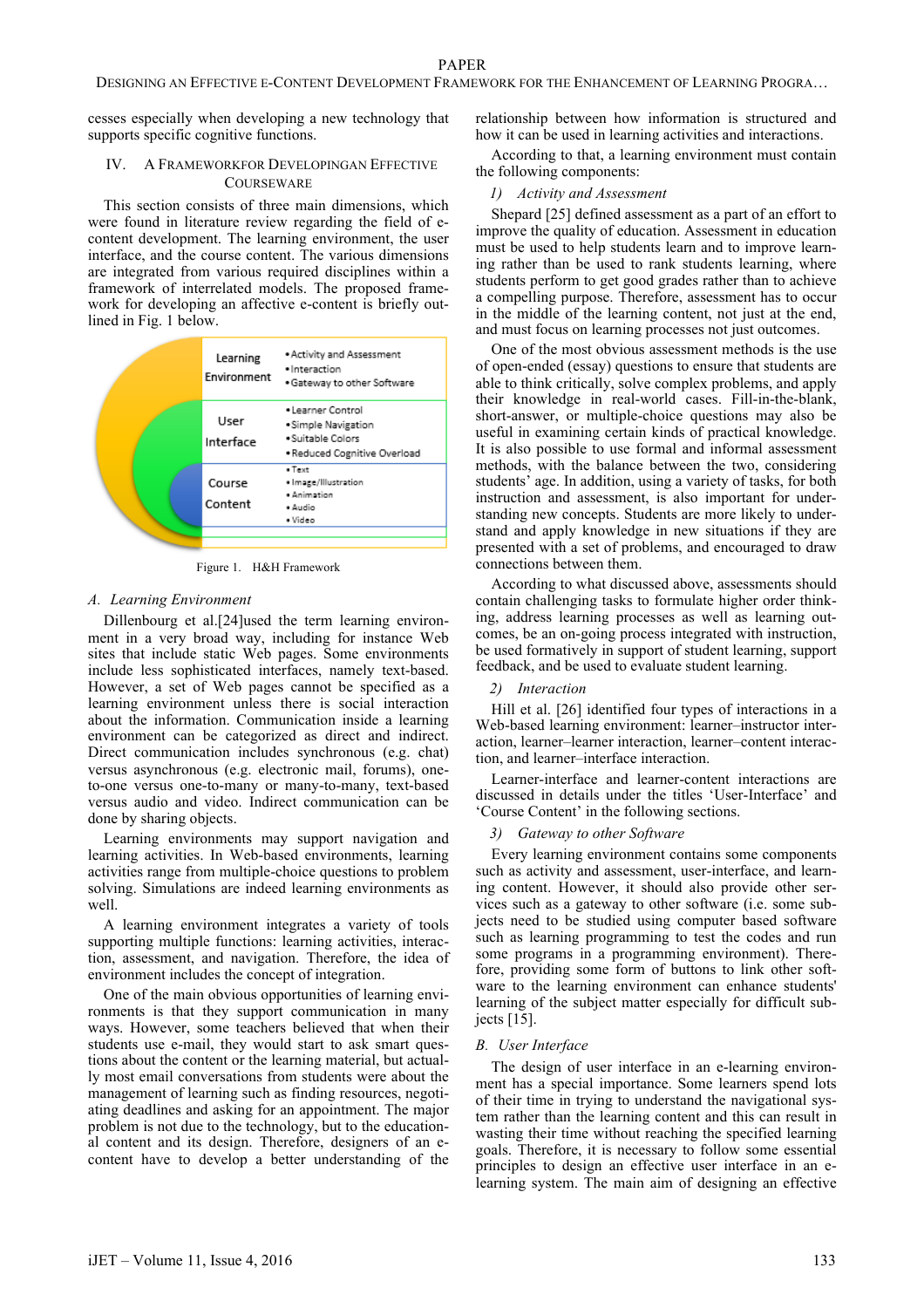user interface is to create an environment for the learner to successfully navigate through the learning material and gain understanding of the presented content [27].

An interface should provide the learners with information in what position they are placed and what are they doing, to decline the time duration needed for processing information not related to the learning content, and exclude any text or images that are not related to the learning content.

### *C. Course Content*

The multimedia learning hypothesis in cognitive theory of multimedia learning suggest, "People can learn more deeply from words and pictures than from words alone". For many years, words have been the major format for instruction; including spoken and printed words. Recently, pictorial forms of instruction are becoming widely available, but simply adding pictures to words does not ensure improvement in learning –that is, not all multimedia presentations are equally effective [12].

Therefore, the development of an educational electronic content as any other software requires starting with the analysis, design, implementation, and testing phases and producing a product according to some principles of multimedia learning to reduce the cognitive overload resulting from some kinds of difficult subjects. Fig. 2 below shows the proposed e-content development lifecycle, and the following sections contain a detailed representation of each phase including some guidelines for developing an effective e-content.



Figure 2. E-Content Development Lifecycle

## *1) Analysis*

The first step in the development lifecycle of an educational electronic content is to analyze the requirements of a course content. Every single step included in the analysis phase is illustrated in details below.

#### *a) Set Learning Objectives*

Clearly defined learning objectives can guide the developers of an e-content to select the activities of teaching and learning, and authorize learners to be responsible of their own learning in a way that meets the expectations of e-content developers. When the learners know exactly what they are supposed to learn from the beginning of the learning process, they can gain responsibility of their own learning and are more likely to succeed.

The objectives of a course should be complete, appropriate, sound, feasible, relevant, open-ended, and be shared with students [28].

#### *b) Define Learner Needs*

It is very important that teachers respect learners and consider their perspectives. As discussed in McCombs [29], quality learning is learning that engages learners, and encourages discovery, creativity, and imagination. In addition, the course material needs to be shaped by what adults know and by students interests and their learning preferences.

Therefore, the course content should be presented in a way that allows for knowledge constructing rather than response strengthening or information acquisition, provide instructional support and guidance to allow learners create meaningful representations of knowledge, increase learner motivation by using game-like exercises moderately, and allow creativity, allow learners to participate as thinkers, provide interaction, and provide activity and assessment.

# *c) Define the Specifications of Educational*

# *Material*

The third step in the analysis phase of content development lifecycle is to define the specifications of educational material such as content and teaching methodology. Identifying 'content' means selecting the most suitable graphics for each content type. Identifying 'teaching methodology' means selecting the most effective methods in order to achieve learning goals.

#### *Identifying 'Content'*

In e-Learning, a combination of text, audio, still and motion visuals can be used to communicate the presented material. The use of words and graphics together in any presentation is better than using words alone. However, not all graphics are equally helpful in supporting learning. Decorative graphics, representational graphics, relational graphics, organizational graphics, transformational graphics, and interpretive graphics are some possible graphics that can be selected to present the material [30].

Clark (as cited in [30]), identified five different types of content: fact, concept, process, procedure, and principle. Each content type can be presented using the graphic types listed above. So for example Representational Organizational Graphics could be used to teach 'Fact' which a content type. Representational and Organizational graphics could be used to teach 'Fact' and 'Concept' content types. Transformational graphics could be used to teach 'Process', 'Procedure' and 'Principle' content types. Interpretive graphics could be used to teach 'Concept', 'Process' and 'Principle' content types. Relational Graphics could be used to teach 'Process' content type.

In addition to the content types listed above, the development of electronic contents may also contain interactive, and animation contents to allow learners participate in an active learning environment [8]. Fadel and Dyson[31] represented that the use of animation while presenting a series of steps helps the learners achieve the specified goals in learning. They have also suggested that providing text, which is relevant to the animation in a synchronous way, is more effective than presenting animation alone.

Interactivity in contents is an efficient way to help learners understand abstract concepts. It helps learners control a virtual circumstance to display results and gain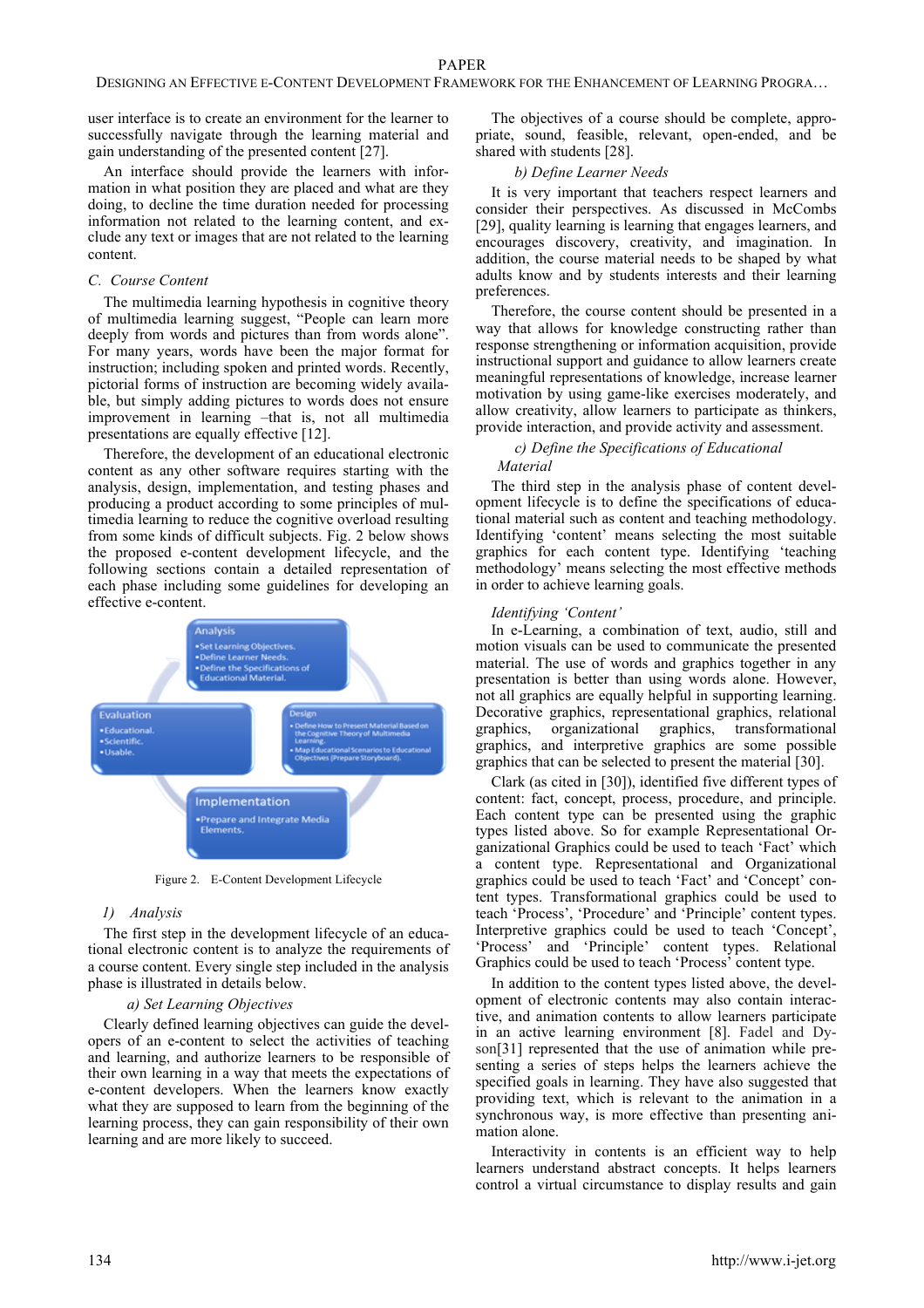understanding of a given concept. It also allows learners to control and confirm results immediately on the screen [8].

#### *Identifying 'Teaching Methodology'*

Different teaching methods can be used in education. The selected method depends mainly on the learning objectives, then on the technological resources available. To make learning meaningful, students should become active participators and engaged in their own learning [32]. Student-centered approaches should be used in order to achieve active participation, and this could be done using inductive teaching methods. Inductive teaching methods uses a strategy, which is known as 'noticing' where students are given multiple examples and are intended to notice how a concept works. Below are some kinds of teaching methods,which provide active participation [33].

Inquiry Learning: The learning process starts with providing learners with some questions, problems, and a set of observations. According to that, learners need to answer the questions, solve the problems, and explain the observations.

Problem-Based Learning: This type of teaching methods is the most complex and difficult to implement. Problem-based learning consist of complex, open-ended, and real-world problems; which require knowledge and skills specified in the learning objectives.

Project-Based Learning: The learning process starts with providing learners with an assignment to perform some tasks in order to develop a product. The product could be a design, a model, a device or a computer simulation.

Case-Based Teaching: Can be used when learning objectives involve making decisions in complex conditions and situations.

Discovery Learning: Discovery learning uses inquirybased learning where learners answer some questions, solve some problems, and explain some observations and then work in a self-directed way for discovering the desired knowledge. Learners then are provided with feedback on their effort without any guidance on how to find conclusions.

The teaching methods discussed above provide active participation because learners can be meaningfully engaged in the learning activities through the interaction with the learning tasks.

#### *2) Design*

The second step in the development lifecycle of an educational electronic content is the design phase. Every single step included in the design phase is illustrated in details below.

#### *a) Define How to Present Content Based on the Cognitive Theory of Multimedia Learning*

Multimedia represents a powerful learning technology that have the ability to enhance human learning. Two main types of multimedia applications could be used; applications that present information to the learners, and applications that provide feedback on the correctness of learner answers on some problems [34].

Multimedia learning environments provide amazing possibilities for supporting a wide variety of learners. However, many researchers tried to find the most powerful technology that may enhance the quality of learning and on how to design interactive multimedia representations in virtual reality (the focus was almost on 'e' rather than 'Learning'). Actually, we must not forget the importance of technology in enhancing the quality of learning but moderation in the use of technology is more effective and can achieve better results in learning [35].

It is necessary to understand the possible risks that may result from new technologies in order to limit their negative influence on learning [35]. For this reason, an econtent should be developed according to human cognition rather than to the available technological resources [34].

The main issue in learning is that learners have difficulties in carrying out multiple processes in both channels of working memory due to the limits concerned with each channel. There are three important aspects for cognitive processing capacity, which could be managed to achieve learning goals that are extraneous processing, essential processing, and generative processing [30].

According to Mayer [36], the main aim of multimedia learning is to manage essential processing, decrease extraneous processing and encourage generative processing. Table I below links each aspect of cognitive processing capacity with multimedia principles that have the ability to reduce, manage and encourage each processing.

TABLE I. MULTIMEDIA PRINCIPLES TO MANAGE COGNITIVE PROCESSING

| <b>Cognitive Processing</b>                 | <b>Multimedia Principles</b>                                                  |
|---------------------------------------------|-------------------------------------------------------------------------------|
| Reducing Extraneous<br>Processing           | coherence, signalling, redundancy, spatial<br>contiguity, temporal contiguity |
| Managing Essential Pro-<br>cessing          | segmenting, pre-training, modality                                            |
| <b>Encouraging Generative</b><br>Processing | multimedia, personalization, voice, image                                     |

As discussed before, there must be a criterion for presenting content to fully attract learners to the learning content and achieve learning goals. Below are some guidelines for presenting text, images or illustrations, audio, animation, and video.

#### *How to Present Text?*

Verhoeven and Perfetti [37] suggested that mixing up some components of multimedia could facilitate teaching of such text as denoted in Mayer's cognitive theory. They tried to find a way in order to present multimedia text to improve learners' reading experience. They added that all the fundamental models that where generated for teaching text, have shown that understanding couldn't be achieved only by written on-screen text. In addition, adding other components to the written on-screen text allow the learners make connections about what is in the text based on their previous knowledge.

Fletcher and Tobias [20] stated that the use of pictures with words is more effective than using words alone. In addition, Mayer and Moreno [21] stated that students could achieve better results when they watch and listen than when they just watch.

As a conclusion to what have been studied by researchers on the principles of multimedia learning, the presentation of text should be provided using the guidelines, which are presented below.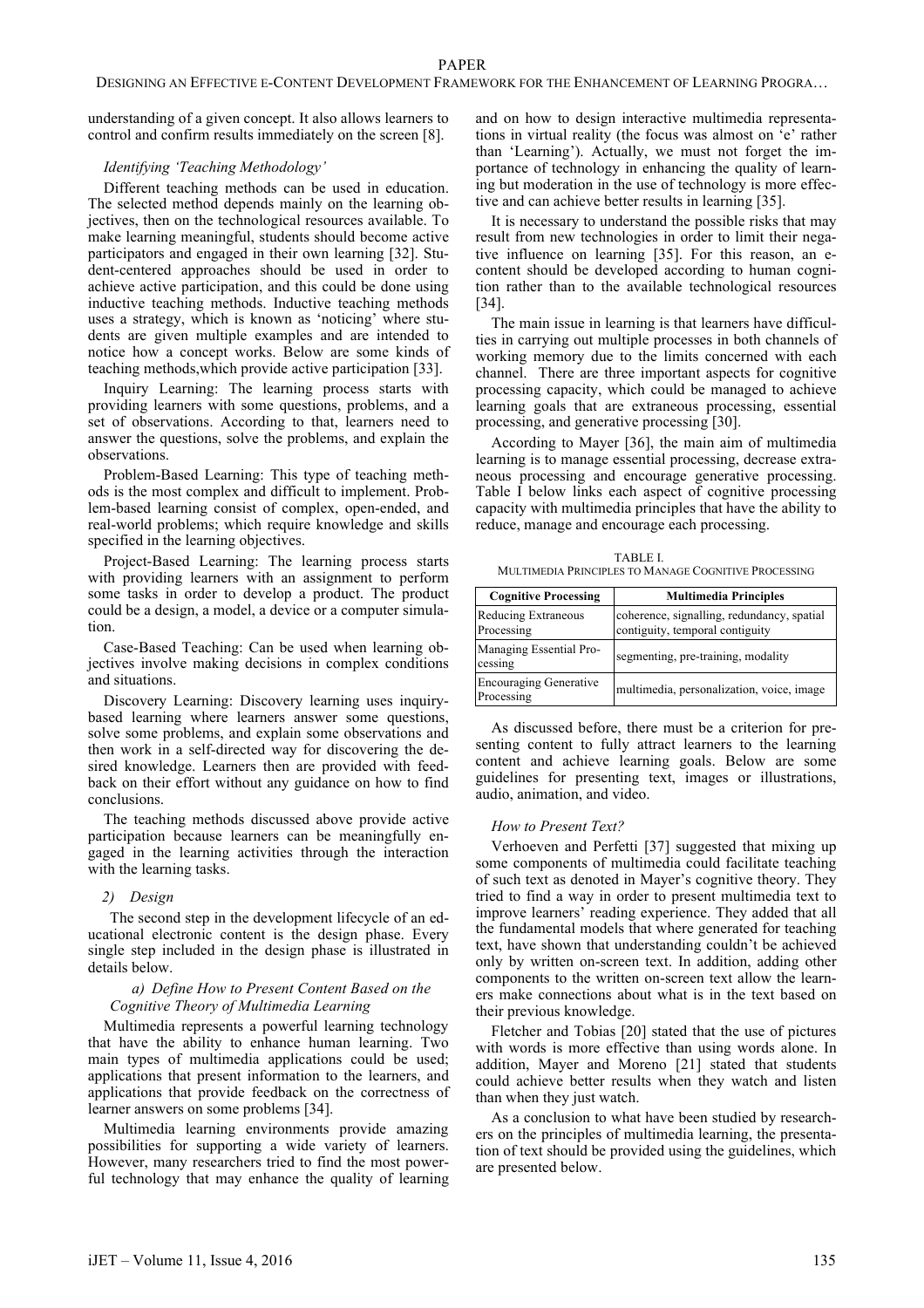DESIGNING AN EFFECTIVE E-CONTENT DEVELOPMENT FRAMEWORK FOR THE ENHANCEMENT OF LEARNING PROGRA…

- If the presented text explains other kind of visuals, such as images, animation or video, it is better to convert it to an audio format and remove the written format.
- When too much text is presented on the screen, it is better to use some techniques such as mouse-over in order to make text fit the screen.
- Put all related text in one place.
- If there is a question or activity to be answered, the feedback text must be placed on the same screen to allow a quick comparison without paging back.
- If there are hyperlinks that give information of the same presented text or material, they should be opened or minimized on the same screen.
- It is better to present text using conversational style rather than formal style if applicable (i.e. it depends on learner experience and age).
- Remove unnecessary detailed text.
- Highlight necessary and relevant material using headings, bold, underline, capital letters, large fonts, colors, and arrows.

# *How to Present Images or Illustrations?*

Not all images or illustrations give a good result in learning; they can enhance learning only if they are presented in a task-appropriate way that may help in solving future tasks [38]. As a conclusion to what have been studied by researchers on the principles of multimedia learning, the presentation of images or illustrations should be provided using the guidelines, which are presented below.

- Present images or illustrations that have the ability to cover all the needed material with a spoken text rather than a written on-screen text.
- Reduce the size of the image if it is too large.
- Avoid unnecessary images or illustrations that do not add knowledge.

# *How to Present Audio?*

Audio is one of the most powerful tools in multimedia learning it is a solution for presenting text in a way that distributes load, which occurs on the visual channel of working memory. Below are some guidelines for presenting audio in a content environment.

- Audio must be presented in sync with the presented image, animation, or video.
- Provide narrated form of on-screen text when there is no other kind of visuals on the screen.
- The audio format must be recorded with the same language as learners.
- It is better to present audio using conversational style rather than formal style.
- Use human-voice rather than machine-voice.
- Omit any background music or sound that is not related to the course content.
- If an audio text is very difficult to understand, and it was presented with a picture or a visual, it is more effective to present written text rather than audio in unlimited time constraints.

# *How to Present Animation or Video?*

As stated in [39], animation is one of the exciting pictorial forms of presentation. It has a great power to improve human learning when the goal is to support deep understanding.

Bouki [40] stated that learning through videos lead to a more efficient learning. However, not all "instructional videos" have a "teaching" potential. Videos that are designed without focusing on learning purposes and the principles of cognitive theory specially the redundancy principle, could easily fail. Below are some guidelines for designing animation or video contents.

- Use animation in presenting functions that reveal relationships that are not visible.
- Use videos in presenting an interpretive function and revealing relationships that cannot be brought out to the learners in where they exist.
- Use animation to provide understanding of causeeffect relation-ships.
- Avoid any additional extraneous visuals that are not useful for understanding the material.
- Give the learner control over the pace of the animation or video.
- Provide some arrows or other kinds of symbols.
- Alter the brightness of an object inside an animation to direct learners' attention to a specific point.

# *b) Map Educational Scenarios to Educational*

*Objectives*

According to what had discussed before, and the guidelines that were generated from the principles of the cognitive theory it is time to build a useful storyboard. A storyboard is a visual organizer of what an educational content may contain. It visualizes the learning content and its appearance on a web-environment before taking development actions. It represents a step-by-step guide for producing learning content. It gives the developers exact information on how to develop each screen of the educational content. A good storyboard contains screen information, audio instructions, graphics instructions, video instructions, on-screen texts, navigation instructions, and interactivity instructions.

*3) Implementation*

The third step in the development lifecycle of an educational electronic content is the implementation phase. This phase includes preparing and integrating media elements. Preparing media elements is done referring to the prepared storyboard in the design phase. From the storyboard, the voice-over text is recorded, the images, illustrations, animations and videos are produced, and the activities/assessments are developed.

Successful implementation of an e-content can only be achieved by integrating the interrelated media elements, which are prepared, based on the guidelines discussed in the design phase and referring to the prepared storyboard.

# *4) Evaluation*

The last step in the development lifecycle of an educational electronic content is the evaluation phase. The main aim of evaluation is to obtain an indication of the quality of e-content and to collect data in order to improve its design. The evaluation of an e-content should be objectives-oriented that is -the stated goals and objectives of the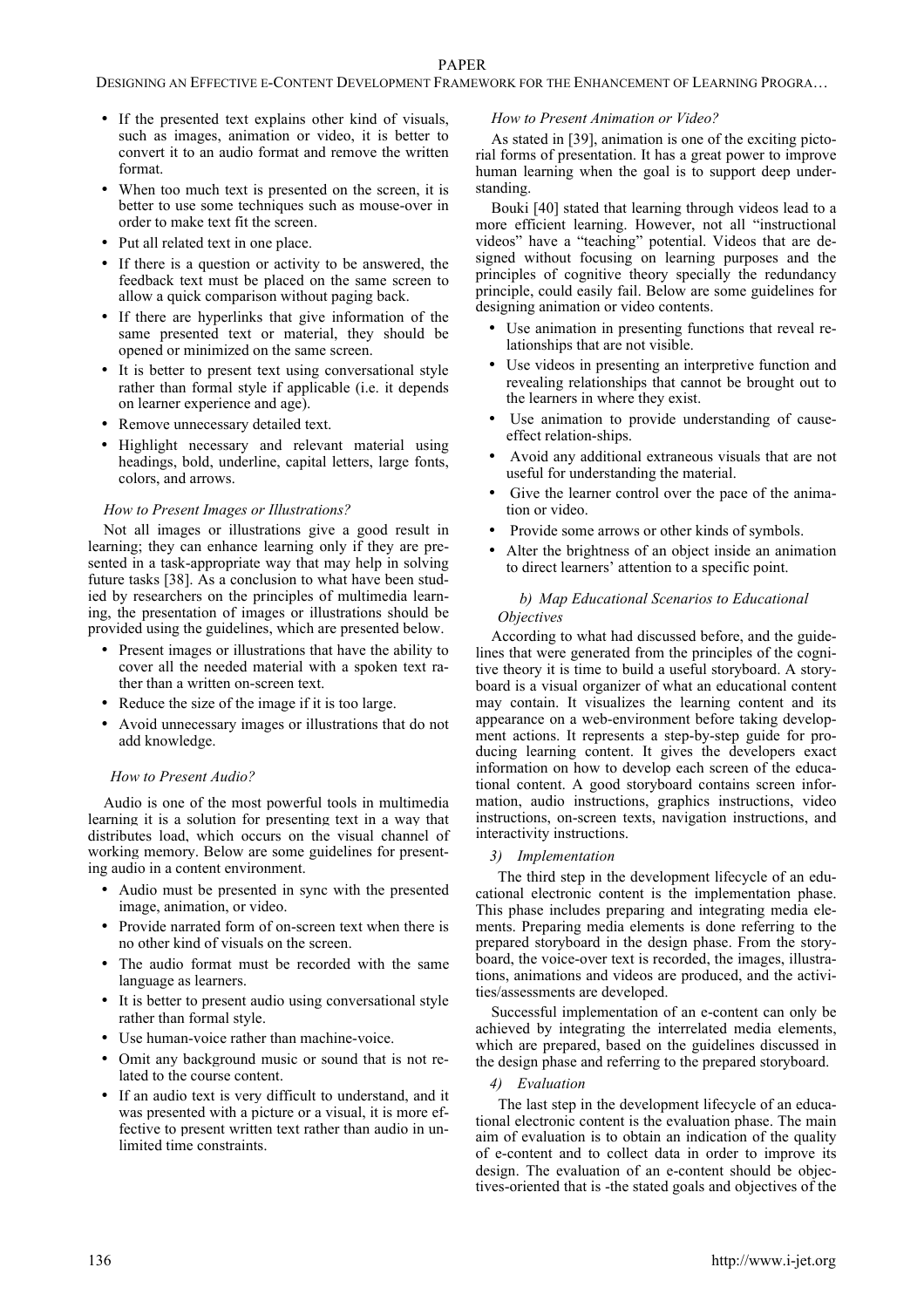# PAPER

learning content should be actually been achieved and if not it asks why they are not achieved [40]. In addition, the developed e-content should be educational, scientific, and usable.

A deeper look at the design phase of the course content in the e-content development criteria may help in a deeper understanding of how to apply the cognitive theory of multimedia learning in the development of e-contents for teaching computer programming. As a conclusion, the principles that can be applied while presenting a computer programming content are listed in Table II below.

TABLE II. THE PRINCIPLES THAT CAN BE APPLIED WHEN PRESENTING COMPUTER PROGRAMMING CONTENTS

| <b>Presented Part</b>                                                           | <b>Multimedia Principles</b>                                                                                                                                                                                                                     |
|---------------------------------------------------------------------------------|--------------------------------------------------------------------------------------------------------------------------------------------------------------------------------------------------------------------------------------------------|
| Overall Content                                                                 | Navigational principle, sitemap principle, split-<br>attention principle, redundancy principle, coherence<br>principle, image principle, voice principle, and<br>modality principle                                                              |
| Before presenting<br>the related materi-<br>al                                  | Pre-training principle                                                                                                                                                                                                                           |
| Learning Objec-<br>tives/Summary                                                | Segmenting principle and personalization principle.                                                                                                                                                                                              |
| Integrated Multi-<br>media Elements<br>(Text, Audio,<br>Images, Anima-<br>tion) | Multimedia principle, segmenting principle, signal-<br>ing principle, spatial-contiguity principle, temporal-<br>contiguity principle, personalization principle,<br>animation and interactivity principles, and cogni-<br>tive aging principle. |
| Exam-<br>ples/Questions or<br>Interactivities                                   | Worked-out examples principle, self-explanation<br>principle, guided discovery principle, animation<br>and interactivity principles, and collaboration<br>principle.                                                                             |

#### V. THE APPLIED SCIENTIFIC EXPERIMENT

Two online contents were developed for teaching 'FOR loop' in QuickBasic for secondary school students. The course was developed based on 'computer curriculum Level III', that is approved by the Jordanian government using tools like Lectora, Flash, PHP, and MySQL. Actually, there are several reasons for choosing 'FOR loop' for these e-contents. One of the most important reasons is that some secondary school students feel that this lesson is not understandable and feel afraid of solving the problems related to this topic. In addition, bugs with especially loops are common, and updating loop variables in "for" loops, are difficult for learners. An experimental treatment was conducted to (98) Secondary School Scientific Section students at Jubilee Centre for Excellence in Education/Jordan. The research sample was divided into two different groups; the first experimental group studied computer programming from an e-content, which was developed using the proposed framework (BPF), and the second group studied from another e-content, which is not based on the proposed framework (NBPF).

The research hypothesis assumes that designing and developing an e-content based on the cognitive theory of multimedia learning could possibly help in reducing the cognitive overload associated with learning programming and will significantly improve students' learning.

#### VI. STUDY SAMPLE

Theresearchsample consisted of (98) eleventh grade female and male students studying at the Jubilee Center for Excellence in Education, which is one of the secondaryschools in Amman/Jordan.These students studied QuickBasic programming language as a part of computer curriculum for the scholastic year 2014.

As they do not have any previous knowledge about programming, they were divided into two groups by looking into their last semester scores in computer curriculum as follow:

- First experimental group learned Quick Basic programming language using an e-Learning environment program which is Based on the Cognitive Theory of Multimedia Learning (BPF), the sample consisted of (25) male and (24) female, and taught at the school's computer lab through the designed and developed website.
- Second experimental group learned QuickBasic programming language using an e-Learning environment program which is Not Based on the Cognitive Theory of Multimedia Learning (NBPF), the sample consisted of (28) male and (21) female students, and taught at the school's computer lab through the designed and developed website.

The stratified sample method had been selected to choose the study sample because of the heterogeneity in the study population in terms of the academic achievement.

#### VII. DATA ANALYSIS

A statistical treatment was conducted to analyze the results of the applied experiment using SPSS in order to suggest clear guidelines for e-content designers and developers in the light of the study's results and to prove the research hypothesis. Table III below summarizes the experimental results of the study, the means and the standard deviation.

TABLE III. EXPERIMENTAL RESULTS

|          | $Con-$<br>tent Type | N  | Mean      | Std. Devi-<br>ation | <b>Std. Error</b><br>Mean |
|----------|---------------------|----|-----------|---------------------|---------------------------|
|          | <b>BPF</b>          | 49 | 3.576     | .3437               | .0491                     |
| Pre Test | <b>NBPF</b>         | 49 | 3.655     | .3354               | .0479                     |
| Post Te  | BPF                 | 49 | 11.979592 | 2.7117783           | .3873969                  |
| st       | <b>NBPF</b>         | 49 | 9.816327  | 3.3271201           | .4753029                  |

A quick glance at table III implies that the students who studied from the e-content, which is based on cognitive theory achieved better than the students who studied from the other e-content, which is not based on cognitive theory. Although, the GPA (Pre-Test) of the students who studied from BPF was less than the GPA of the students who studied from NBPF, but the achievement of BPF students was greater than the achievement of NBPF students. However, the hypothesis could not be proven using just the means of the results, other kinds of tests may be used to confirm the previous results.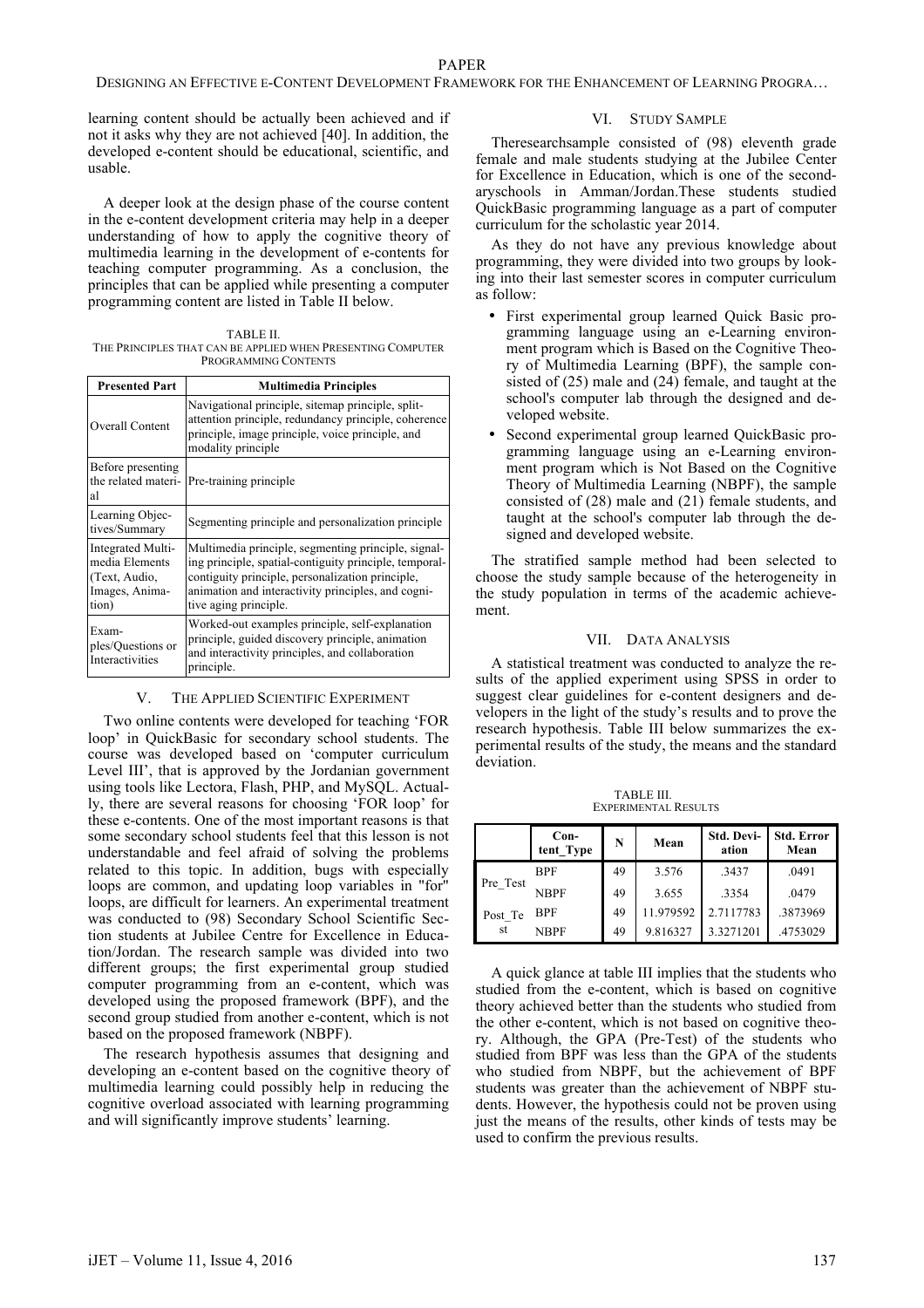# PAPER

# DESIGNING AN EFFECTIVE E-CONTENT DEVELOPMENT FRAMEWORK FOR THE ENHANCEMENT OF LEARNING PROGRA…

A T-Test was applied to analyze the GPA for all students in order to make sure of Group Equity as shown in Table IV below.

TABLE IV. T-TEST FOR GROUP EQUALITY

|                    |                                           | Levene's<br><b>Test for</b><br><b>Equality of</b><br>Variances |      | t-test for Equality of Means |                            |      |                                                        |       |  |
|--------------------|-------------------------------------------|----------------------------------------------------------------|------|------------------------------|----------------------------|------|--------------------------------------------------------|-------|--|
|                    |                                           | $\boldsymbol{F}$                                               | Sig. | $\boldsymbol{t}$             | Sig. (2-<br>df<br>taile-d) |      | 95% Confidence<br>Interval of the<br><b>Difference</b> |       |  |
|                    |                                           |                                                                |      |                              |                            |      | Lower                                                  | Upper |  |
|                    | Equal<br>vari-<br>ances<br>assumed        | .996                                                           | .321 | $-1.160$                     | 96                         | .249 | $-2158$                                                | .0566 |  |
| Pre<br><b>Test</b> | Equal<br>vari-<br>ances<br>not<br>assumed |                                                                |      | $-1.160$                     | 95.943                     | .249 | $-2158$                                                | .0566 |  |

Since the p-value is 0.321, which is greater than 0.05 (Alpha Value), it can be concluded that there is no statistically significant difference at the significance level 0.05 between the students in both groups, which means that the two groups are almost equal.

In this case, the two samples means are compared to see if they are significantly different and to prove the given hypothesis. In this study, Hypothesis 0 (H0) assumes that the mean value of post-test scores for students who studied through BPF is equal to the mean value of post-test scores for students who studied through NBPF. Hypothesis A (HA) assumes that the mean value of post-test scores for students who studied through BPF is not equal to the mean value of post-test scores for students who studied through NBPF. Table V shows two-tailed test with alpha value  $= 0.05$  to compare the mean values of post-test scores for two independent groups.

TABLE V. INDEPENDENT SAMPLES T-TEST

|                                             | Levene's<br><b>Test for</b><br><b>Equality of</b><br><b>Variances</b> |      | t-test for Equality of Means |              |                     |       |                                                        |  |
|---------------------------------------------|-----------------------------------------------------------------------|------|------------------------------|--------------|---------------------|-------|--------------------------------------------------------|--|
|                                             | $\boldsymbol{F}$                                                      | Sig. | $\boldsymbol{t}$             | df           | Sig. (2-<br>tailed) |       | 95% Confidence<br>Interval of the<br><b>Difference</b> |  |
|                                             |                                                                       |      |                              |              |                     | Lower | Upper                                                  |  |
| Equal<br>variances 1.644<br>assumed<br>Post |                                                                       | .203 | 3.528                        | 96           | .001                |       | 94611353.3804171                                       |  |
| Test Equal<br>variances<br>not<br>assumed   |                                                                       |      |                              | 3.528 92.247 | .001                |       | 94548133.3810494                                       |  |

In this case, the P value of the F test is greater than the alpha value 0.05, so, it is recommended to look into the 'Equal Variances Assumed' row. Moreover, by using the top row of information the P value of this t-test is (0.001), which is less than the alpha value; which means that H0 could be ignored, so HA is proved.

# *A. Reliability of the exam*

The purpose of this test is to check the reliability of the post-test by comparing the number of correct answers for the questions at the same level of difficulty in the given exam.

The post-test contained six questions and had been given to both experimental groups. Table VI shows the number of students who answered each questioncorrectly.Question 1 is not included within the post-test results frequencies because it is a multi-answer question.

TABLE VI. POST-TEST RESULTS FREQUENCIES

|                                |                |     | <b>Responses</b> | Percent of |  |
|--------------------------------|----------------|-----|------------------|------------|--|
|                                |                | N   | Percent          | Cases      |  |
|                                | Q2             | 69  | 20.5%            | 71.1%      |  |
| \$PostTestResults <sup>a</sup> | Q <sub>3</sub> | 58  | 17.2%            | 59.8%      |  |
|                                | Q4             | 80  | 23.7%            | 82.5%      |  |
|                                | Q <sub>5</sub> | 52  | 15.4%            | 53.6%      |  |
|                                | Q <sub>6</sub> | 78  | 23.1%            | 80.4%      |  |
| Total                          |                | 337 | 100.0%           | 347.4%     |  |

For reliability purposes, questions 'two' and 'six' are at<br>e same level of difficulty, format and the same level of difficulty, format and tricks.Inaddition,questions 'three' and 'five' are at the same level of difficulty, format and tricks. So,a student who is able to answer question 'two' is also able to answer question 'six' and a student who is able to answer question 'three' is able to answer question 'five'.Therefore, the total number of students who answered question 'two' is '69' in comparison with '78' which is the total number of students who answered question 'six' thus the difference between the two groups is '9' which is not possibly a significant difference between the scores. In addition, the total number of students who answered question 'three' is '58' in comparison with '52' which is the total number of students who answered question 'five' thus the difference between the two groups is '6' which is not possibly a significant difference between the scores.

A split-half reliability test is conducted to ensure the reliability of the exam. The questions that purport to measure the same construct are randomly divided into two sets, and each randomly divided half's average score is calculated and compared with the other half's score. See Fig. 3 below, the average scores for the randomly divided samples are almost the same. Therefore, we can assure the reliability of the test.

| Ouestion $2 = 69$                                       | Question $3 = 58$                                                                 |  |  |  |
|---------------------------------------------------------|-----------------------------------------------------------------------------------|--|--|--|
| Average Number of Students = $(69 + 58) / 2 \approx 64$ |                                                                                   |  |  |  |
|                                                         | The Average of the two<br>randomly divided sample<br>questions is almost the same |  |  |  |
| Average Number of Students = $(52 + 78) / 2 = 65$       |                                                                                   |  |  |  |
| Question $5 = 52$                                       | Question $6 = 78$                                                                 |  |  |  |
|                                                         |                                                                                   |  |  |  |

Figure 3. Split-Half Reliability Test

The previous results show that the average degrees for the students who studied through the e-content that is based on the proposed framework are higher than the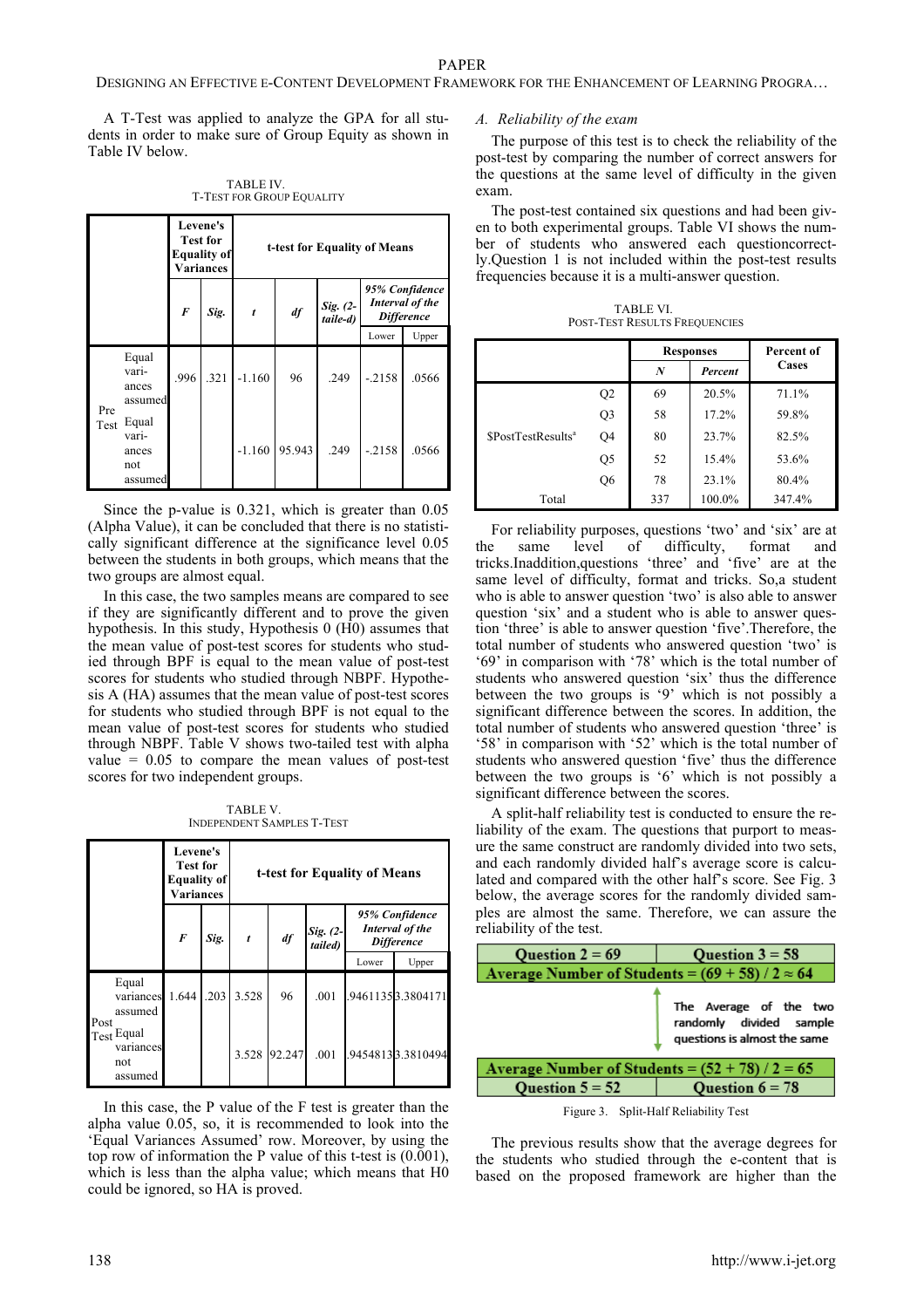average degrees for the students who studied through the e-content that is not based on the proposed framework. In addition, the reliability test shows that students' scores are reliable and could be used to prove the given hypothesis. Moreover, there is no statistically significant difference at the significance level 0.05 between the students in both groups, which means that the two groups are almost equal.

# *B. The Effect of Applying the Proposed Framework on the Experimental results*

It could be seen from Table VII below the improvement percentage for each question in the given post-test for the students who studied through BPF in comparison with the students who studied through NBPF.

TABLE VII. POST-TEST QUESTIONS ANALYSIS

|                | <b>Number of Cor-</b><br>rect Answers<br>(BPF) | <b>Number of Cor-</b><br>rect Answers<br>(NBPF) | Improvement<br>Percentage (%) |
|----------------|------------------------------------------------|-------------------------------------------------|-------------------------------|
| Q1             | 36                                             | 28                                              | 29%                           |
| Q <sub>2</sub> | 37                                             | 32                                              | 15%                           |
| Q <sub>3</sub> | 31                                             | 27                                              | 15%                           |
| Q4             | 45                                             | 35                                              | 22%                           |
| Q <sub>5</sub> | 32                                             | 20                                              | 60%                           |
| Ο6             | 43                                             | 36                                              | 19%                           |

The main reason behind this difference between results is the use of the proposed framework in presenting each concept, which is actually affected students' answers to each question. For example, the information that belongs to question number 'one' was presented in BPF using mouse-over technique to reduce the cognitive overload on the visual channel by hiding the huge amount of text and viewing it only when needed and to keep the information of the same concept in one place in order to keep the media elements continuous. Moreover, the information was presented using two kinds of media; written and spoken text synchronously, to let the learners make integrations between what they are viewing and what they are hearing, in order to enhance their understanding. The information was also presented using some principles such as multimedia principle, segmenting principle, signalling principle, spatial-contiguity principle, temporal-contiguity principle, animation and interactivity principle, and cognitive aging principle.

The information that belongs to question number 'two' was presented in BPF using an example and an interactivity in order to try some answers and finally find a conclusion. This type of presentation is called discovery learning, where students participate as thinkers in order to build knowledge in their memory. A feedback is provided for the students to check their answers and try to find the final correct solution. Moreover, worked-out examples principle and self-explanation principle were applied to present the content that belongs to the corresponding question.

The information that belongs to question number 'three' was presented in BPF using images and audio formatted text, because as mentioned before in the proposed framework, the use of words and graphics together in any presentation is better than using words alone. The principles that were applied for presenting this information are multimedia principle and guided discovery principle.

The information that belongs to question number 'four' was presented in BPF using an animation, which presents a step-by-step phenomenon in sync with audio formatted text to enhance student understanding of that phenomenon and to reduce the cognitive overload on their auditory and visual channels. The principles that were applied for presenting this information are multimedia principle, segmenting principle, signalling principle, spatial-contiguity principle, temporal contiguity principle, animation and interactivity principle, and cognitive aging principle.

The information that belongs to question number 'five' was presented in BPF using a game-like exercise to increase students' motivation while learning a difficult concept. The principles that were applied for presenting this information are worked-out examples principle, guideddiscovery principle, self-explanation principle and interactivity principle. That is why there is a huge improvement percentage between the two groups.

Finally, the information that belongs to question number 'six' was presented in BPF using written and spoken text synchronously and concluded with an activity in which the student can write some codes and try to find answers. The learning process was guided through some instructions on what to use, and how to use some statements. It also takes some information from the first page of the title, which provides a matching question in order to review previously studied concepts. This kind of teaching methods is known as inquiry learning. The principles that were applied for presenting this information are guided discovery principle and self-explanation principle.

It is clear from the previous results that the e-content, which was developed using the proposed framework, enhanced the achievement of Secondary School students at the Jubilee Center for Excellence in Education in QuickBasic programming language in comparison with the e-content that was developed without using the proposed framework and this proves the given hypothesis.

#### VIII. DISCUSSION OF THE RESULTS

The analysis of the post-test results show that the students who studied through BPF had improved their academic achievement by 26.7%. Which means that there is significant difference between the average score of the students who studiedQuickBasic Programming Language through the e-content, which is based on the cognitive theory and the students who studied QuickBasic Programming Language through the e-content, which is not based on the cognitive theory.

We can answer the Research Question now according to the previous discussion. The use of the cognitive theory of multimedia learning increased the achievement of the 11<sup>th</sup> grade students in this QuickBasic Programming Language program and we can attribute this result to the following reasons:

- Employing multimedia elements properly in the educational process through applying the cognitive theory has improved students' ability to comprehend, and helped them in achieving higher scores.
- Applying the cognitive theory in the e-content reduced the extraneous load on the working memory, managed intrinsic load and helped students create a permanent store of knowledge.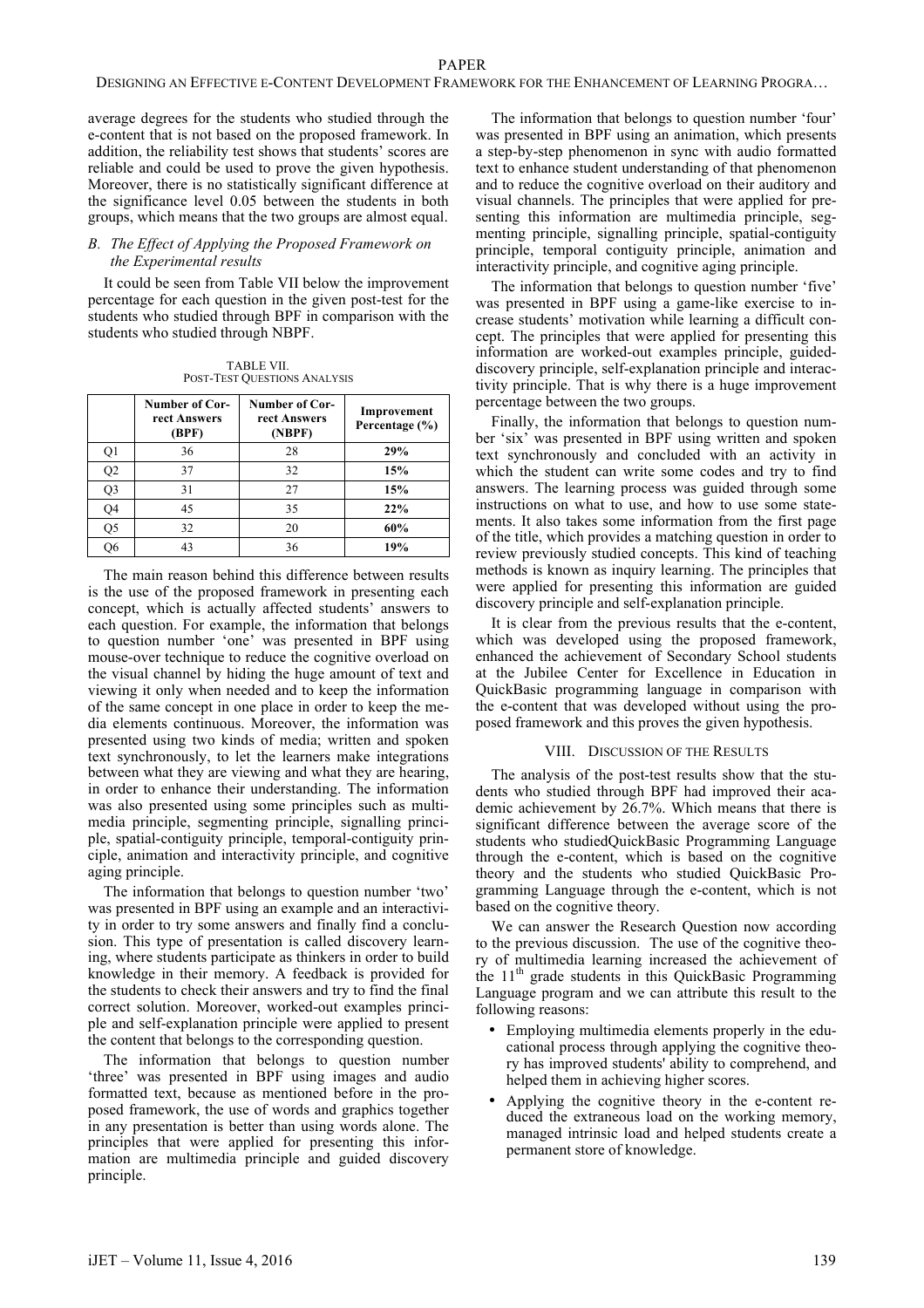#### PAPER

DESIGNING AN EFFECTIVE E-CONTENT DEVELOPMENT FRAMEWORK FOR THE ENHANCEMENT OF LEARNING PROGRA…

# IX. CONCLUSION

Success in e-learning involves a broad understanding of content development processes. Recent content developments include the growing importance of dynamic and interactive representations of multimedia elements [30]. The process of developing an effective e-content is often performed by following some guidelines. For this reason, this study tried to enhance the quality of learning by integrating the cognitive theory of multimedia learning within a framework to give clear guidelines for the development of educational e-contents. Characteristics of human cognition were incorporated into the proposed framework because any instruction,that proceeds without taking constraints in human cognition into account, is likely to be limited in its effectiveness.

Different theories of multimedia learning were integrated to build an effective research base to enhance learning computer programming and reduce the cognitive overload which happens due to the nature of the subject and poor instructional formats.

A strictly scientific experiment was conducted to determine whether the use of cognitive theory in e-contents in specific population could enhance student learning of computer programming. Two e-contents were developed for teaching a 'FOR loop' in QuickBasic for secondary school students. The level of expertise in the field of computer programming of each student was taken from previous tests in order to distribute the students equally into two matching groups. The course material was developed using Lectora, Flash, PHP, and MySQL. At the end of the lesson in each e-content, a post-test was given to help determine the achievement of each student.

The results, which were analyzed using SPSS showed that adopting the cognitive theory for the developed econtent had a more positive effect on student academic achievement than the standard e-contents because student memory is managed correctly to avoid unnecessary cognitive processes.

#### X. FUTURE WORK

The work described in this study has been concerned with designing an e-content development framework, which is based on the cognitive theory of multimedia learning for enhancing the quality of learning. A new framework consisting of such components was proposed to give e-learning designers and developers some guidelines for developing e-learning contents. While this study has demonstrated the potential of applying the cognitive theory of multimedia learning in e-contents according to our population and experiment, many opportunities for extending the scope of this study remain. Therefore, the following points could be stated as future work:

- Conducting further studies by using the proposed framework for other materials and for wider population.
- Getting into much detail when implementing the user interface and the learning environment.
- Conducting studies by applying the proposed framework to other scholastic education stages.
- Dealing with each learner alone by providing a log file for every learner in order to highlight his weak and strength points and guide him throughout the learning process.

• Enhancing learner-learner and learner-instructor interactions by integrating the developed e-content with social networks.

#### **REFERENCES**

- [1] I. G.Alemany, and T. M.Majós, "Strategies to regulate content development and interactivity in the classroom,"*European journal of psychology of education*, *Springer*, 15(2), 2000, pp.157-171.
- [2] L. Thompson, R.Lamshed, and A. F. L.Framework, "E-learning within the building and construction and allied trades," 2006.
- [3] A.Nagy, "The impact of e-learning," In *E-Content*, Springer Berlin Heidelberg, 2005, pp.79-96. http://dx.doi.org/10.1007/3- 540-26387-X\_4
- [4] A.Zerfaß, and B.Hartmann, "The Usability Factor: Improving the Quality of E-Content," In *E-Content*, Springer Berlin Heidelberg, 2005, pp.165-182. http://dx.doi.org/10.1007/3-540-26387-X\_9
- [5] F. Bate, I. Robertson, and L.Smart, "Exploring educational design: A snapshot of eight case studies using e-learning in Australian VET " 2003.
- [6] M. W. Cronin, and S. L.Myers, "The effects of visuals versus no visuals on learning outcomes from interactive multimedia instruction," *Journal of Computing in Higher Education*,Springer, 8(2), 1997, pp.46-71. http://dx.doi.org/10.1007/BF02948602
- [7] S. L.Muthukumar, "Creating interactive multimedia-based educational courseware: cognition in learning,"*Cognition, Technology & Work*, Springer, 7(1), 2005,pp.46-50. http://dx.doi.org/10.1007/ s10111-004-0171-1
- [8] T. S. Song, Y. C.Choy, and S. B.Lim, "A multimedia contents development and implementation model based on computer graphics courseware," In *Technologies for E-Learning and Digital Entertainment, Springer Berlin Heidelberg*, 2006, pp.301-310. http://dx.doi.org/10.1007/11736639\_39
- [9] C. Roels, and A. Gourdain, "Is it Possible to Conciliate "e-Learning","Learning By Doing" and "Cross Cultural" Approaches when Learning New Technologies?," In *Multimedia and E-Content Trends*, Vieweg+Teubner, 2009, pp. 147-165.
- [10] R. E. Mayer, "Introduction to Multimedia Learning," In: Mayer, E. (Ed), *The Cambridge handbook of multimedia learning*, 2005, pp.1-16. http://dx.doi.org/10.1017/CBO9780511816819.002
- [11] J.Sweller, "Implications of Cognitive Load Theory for Multimedia Learning," In: Mayer, E. (Ed), *The Cambridge handbook of multimedia learning*, 2005,pp.19-30. http://dx.doi.org/10.1017/CBO 9780511816819.003
- [12] R. E.Mayer, "Cognitive theory of multimedia learning," In: Mayer, E. (Ed), *The Cambridge handbook of multimedia learning*, 2005, pp.31-48. http://dx.doi.org/10.1017/CBO9780511816819. 004
- [13] S. D.Sorden, "A cognitive approach to instructional design for multimedia learning," *Informing Science: International Journal of an Emerging Transdiscipline*, 8, 2005, pp.263-279.
- [14] J. J. Van Merrienboer, and L.Kester, "The four-component instructional design model: Multimedia principles in environments for complex learning," In: Mayer, E. (Ed), *The Cambridge handbook of multimedia learning*, 2005, pp.71-93. http://dx.doi.org/10.1017/CBO9780511816819.006
- [15] A.Azemi, "Developing an active learning environment with courseware approach," In *Frontiers in Education Conference, 1997. 27th Annual Conference. Teaching and Learning in an Era of Change. Proceedings, IEEE,*Vol. 3, November 1997, pp.1179- 1184.
- [16] N. Mukti, "Courseware development to motivate life-long reading habits," *IEEE Multimedia*, *8*(4), 2001, pp.76-81.
- [17] L.Shuguang, L.Pengfei, andB. Lin, "Design and Implementation of the Multimedia CAI Courseware Based on Cognitive Learning Theory," In *Education Technology and Computer Science (ETCS), 2010 Second International Workshop, IEEE*, Vol. 2, March 2010, pp.803-807.
- [18] S.Nie, and Y.Liu, "The Design and Application of Computer Aided Instruction Courseware," In *Information Management, Innovation Management and Industrial Engineering (ICIII), 2011 International Conference, IEEE*,Vol. 1, November 2011, pp.453- 455). http://dx.doi.org/10.1109/iciii.2011.115